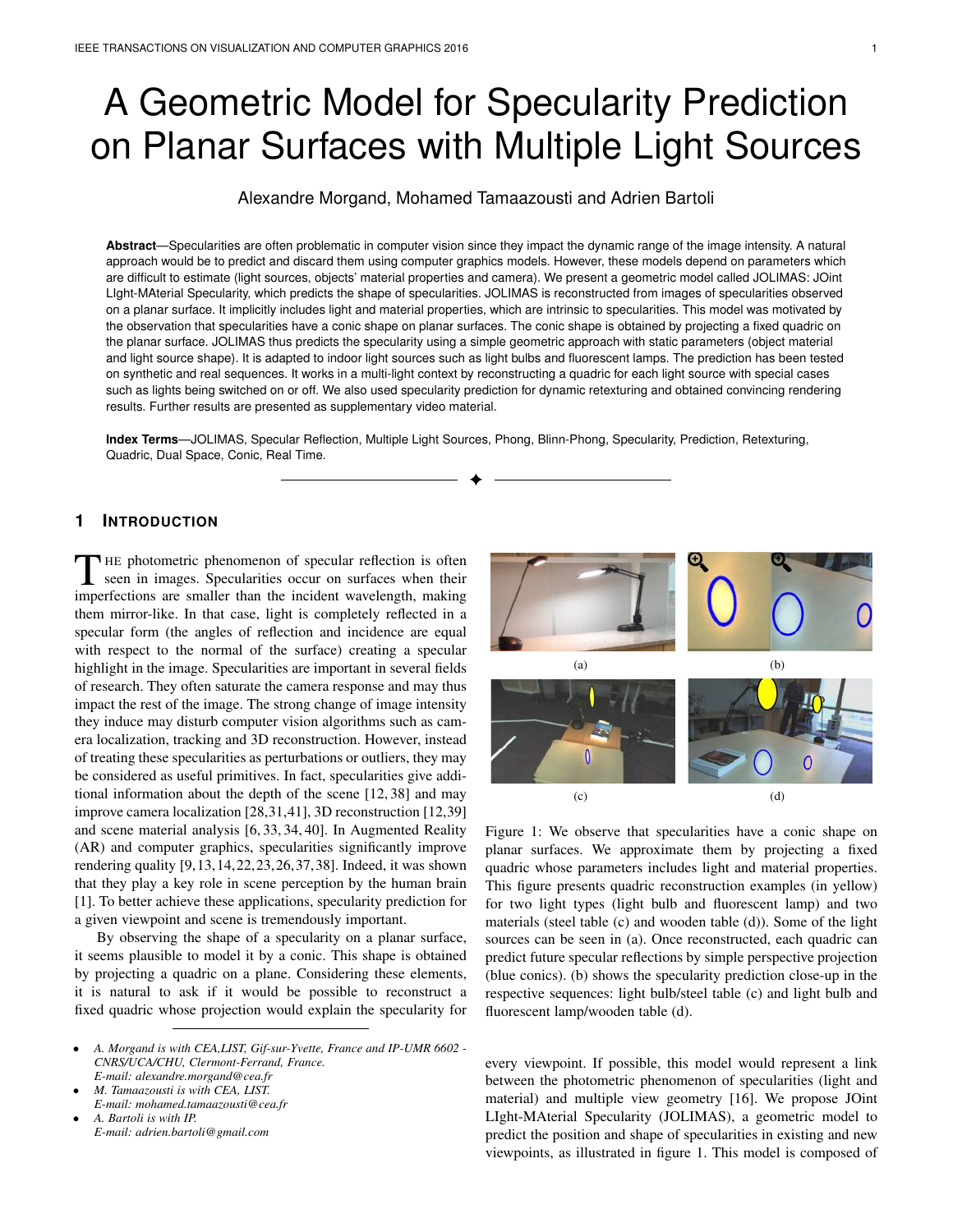a quadric which implicitly captures light and material properties, which are intrinsic to specularities. This quadric is reconstructed from the conics associated with the specularity. We mostly use planar surfaces because they are dominant in the indoor context [5, 22]. With JOLIMAS, we collect experimental evidence to answer the above mentioned modeling hypothesis. It turns out that the shape of specularities can be very well approximated by a purely quadric based model. We consider specularities which are clearly visible (with high intensity) because their impact on computer vision algorithms is high as opposed to fainter specularities. When planar surfaces of strong roughness affect the specularity contours, our conic approximation is still relevant because our model is abstracting this parameter along with the reflectance of the surface material.

JOLIMAS is presented in section 3. Its estimation is detailed in section 4 and especially the quadric reconstruction. We also detail the epipolar correction process used on the input data. Our model is generalized to the multi-light context with multiple specularities in each image in section 4.3. This empirical model, along with specularity prediction, is tested on synthetic and real sequences including bulb and fluorescent lamps in section 5. We present two applications in section 6: the estimation of the dynamic state of light sources (turned on and off) and specularity prediction on real sequences for retexturing with one or several light sources.

# **2 RELATED WORK**

Specularity prediction is a difficult problem. A specularity is a complex photometric phenomenon described by its size, position, shape and intensity. Additionally, these elements are highly influenced by the camera (pose and response function), the scene's geometry and material (reflectance and roughness) and the light sources (position, shape, intensity, isotropicity). There are currently no methods to estimate a predictive specularity model from images. A natural approach would be to estimate a physical model of the scene with the associated parameters for the materials and light sources. As opposed to camera localization and 3D scene geometric reconstruction, the estimation of these parameters is extremely difficult and ill-posed in practice when only a monocular image sequence is available. Existing methods that estimate the light sources can be divided in two categories: global illumination and primary source reconstruction.

For global illumination, Jachnik *et al.* [22] proposed light environment map reconstruction from a video of a planar specular surface. This method uses a GPU implementation and achieves a convincing photo-realistic rendering for AR application. However, the model does not distinguish primary and secondary sources, which is essential for specularity prediction for unknown viewpoints. Meilland *et al.* [30] reconstruct primary sources as point lights. They are directly observed from an RGB-D camera. Despite its high quality rendering, the method lacks flexibility. In fact, the method represents a volumetric light source such as fluorescent light by a set of point lights. Therefore, the method has to compute an intensity for each of the different points which are supposed to represent the same light. Moreover, dynamic light sources (lights changing intensity over time) are not handled and specular materials are not modeled. As a consequence, this method cannot predict specular reflections for new viewpoints.

Solutions have been also proposed to the primary light source reconstruction problem. Ideally, every physical light model has to be associated with a geometry (position and shape), color [29] and

intensity value to realistically match the lighting conditions of the scene. Even though many light models exist in computer graphics, the ones used for light source reconstruction in computer vision are generally divided in two categories: directional light sources and point light sources. Lagger *et al.* [27] describe a method to compute directional lights using specular reflections on a mobile object observed from a fixed viewpoint. This application is limited as due to the view-dependent aspect of specular reflections, light sources should be estimated for each position. Neither shape, position nor object material are taken into account, making the method unable to predict specular reflections. Similar approaches [5,10,24,46] experience the same issues with the same limitations. On point light source estimation, Boom *et al.*'s approach [4] computes a primary light source assuming Lambertian surfaces and using an RGB-D camera. From the diffuse term, by comparing synthesic rendering with the real scene, a point light is estimated. However, this method is not suitable for real-time applications and for volumetric light estimation such as fluorescent lamps. By computing only one light source without its shape and the associated specular material properties, specularity prediction cannot be achieved.

To predict a specularity from physical light source reconstruction, the complex parameters of light and materials have to be computed. In practice, a physical approach as the ones described previously does not seem practical, as we only have an image sequence and camera pose as inputs. To address this challenging highly non-linear problem, we propose a quadric based model reconstructed from conics fitted to specularities on each viewpoint. This empirical model, implicitly capturing the light source and material parameters, facilitates specularity prediction from new viewpoints, even in a multiple light source context.

# **3 MODELING**

We propose JOLIMAS, an empirical model, including light source and material properties. JOLIMAS uses a quadric reconstructed from conics fitted to the specularity for each viewpoint as illustrated in figure 2. We assume that the observed surface is planar and non-Lambertian and that each specularity is associated with a light source. A formal demonstration of our conic specularity approximation on a planar surface is given in the following section. We then evaluate this hypothesis empirically.

## **3.1 Theoretical Motivation**

#### *3.1.1 The Phong Model*

We use the Phong illumination model [35] which is the baseline in many BRDF models [20]. JOLIMAS does not use Phong's model for its reconstruction but uses it as theoretical means to derive some of its founding properties. This illumination model divides the image in three components: diffuse, ambient and specular. Recent models such as Blinn-Phong [3], Ward [45], Cook-Torrance [7] differ in the way the specular term is computed. These models propose improved roughness computation. Even if the Phong specular term is no longer used in rendering, it suits the approximation in our study. Indeed, roughness is implicitly included in the proposed JOLIMAS model.

The Phong intensity function of a 3D surface point  $\mathbf{P} = \begin{bmatrix} P_X & P_Y & P_Z \end{bmatrix}^\top$  is given by:

$$
I(\mathbf{P}) = i_a k_a + i_d k_d (\hat{\mathbf{L}}(\mathbf{P}) \cdot \hat{\mathbf{N}}) + i_s k_s (\hat{\mathbf{R}}(\mathbf{P}) \cdot \hat{\mathbf{V}}(\mathbf{P}))^n, \qquad (1)
$$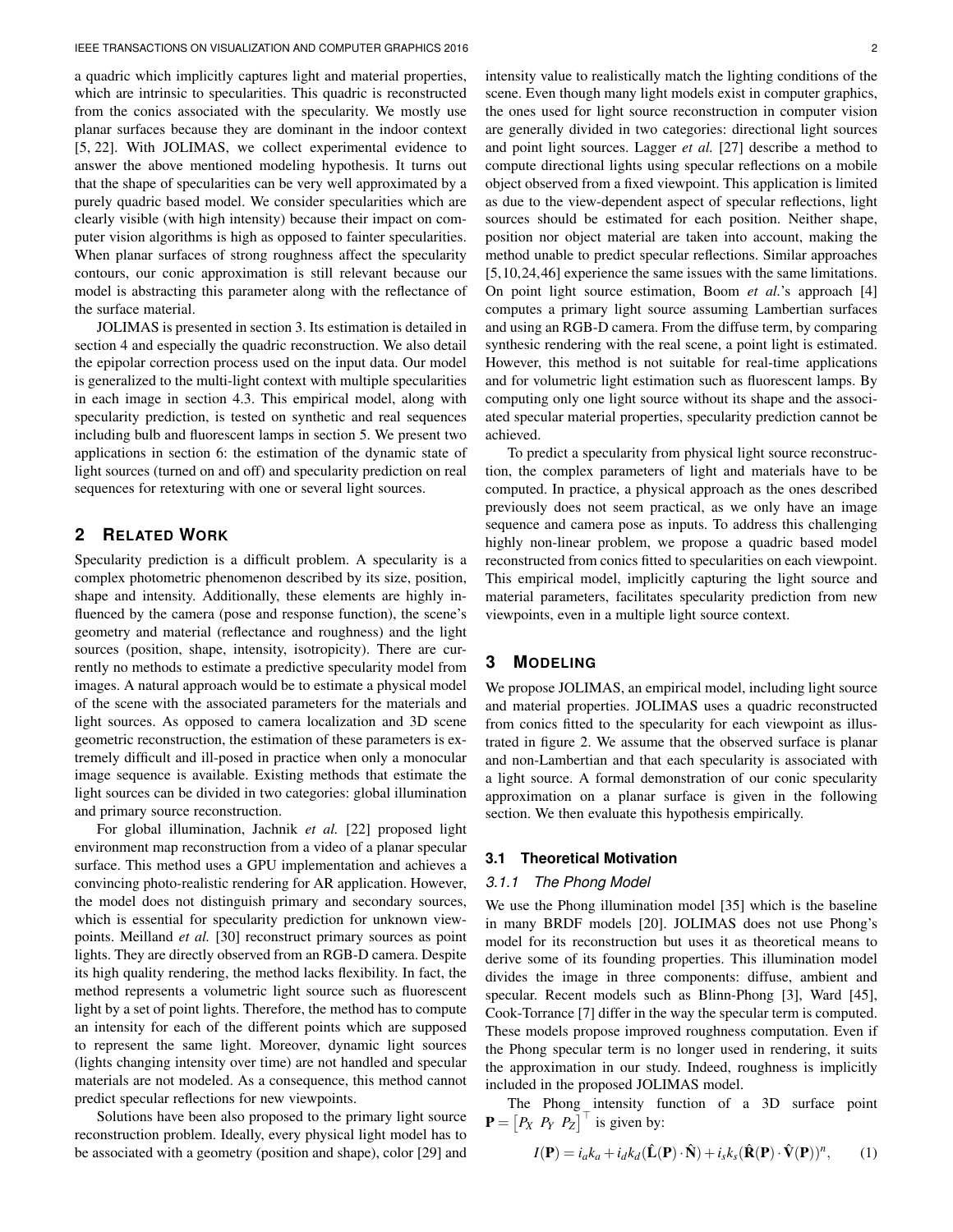

Figure 2: Illustration of JOLIMAS, showing the link between photometry (light and surface material) and multiple view geometry (our geometric model). The light source L, which could be either a light bulb or a fluorescent lamp, creates specularities (the yellow conics) in the different viewpoints  $\Pi_1$ ,  $\Pi_2$  and  $\Pi_3$  with Π composed of the rotation matrix R*rot* and position V. From multiple viewpoints, a quadric Q is reconstructed from specular reflections of conic shape  $C_1$ ,  $C_2$  and  $C_3$  in the images. We then use the quadric Q projected onto the planar surface to predict specularities from new viewpoints.

with  $\hat{\mathbf{R}}(\mathbf{P}) = -\mu(\mathbf{R}-\mathbf{P})$  the normalized direction of a perfectly reflected ray of the light source  $\mathbf{L} = \begin{bmatrix} L_X & L_Y & L_Z \end{bmatrix}^\top$  such that  $\mathbf{R} = \begin{bmatrix} L_X & L_Y & -L_Z \end{bmatrix}^\top$ ,  $\hat{\mathbf{L}}$  and  $\hat{\mathbf{V}}$  the normalized direction pointing towards the light source **L** and the viewer  $V = \begin{bmatrix} V_X & V_Y & V_Z \end{bmatrix}^\top$ . We use the notation  $\hat{ }$  to indicate a normalized vector such that  $\hat{\mathbf{L}}(\mathbf{P}) = \mu(\mathbf{L} - \mathbf{P})$  and  $\hat{\mathbf{V}}(\mathbf{P}) = \mu(\mathbf{V} - \mathbf{P})$  with  $\mu$  the normalization operator:

$$
\mu(\mathbf{A}) = \frac{\mathbf{A}}{||\mathbf{A}||}.
$$

*n* represents the glossiness of the surface,  $k_s$ ,  $k_a$  and  $k_d$  the ratios of reflection of the specular, ambient and diffuse terms of the incoming light,  $\hat{N}$  the normal of the surface *S* and  $i_s$ ,  $i_a$  and  $i_d$ the incoming intensities on the surface for the specular, ambient and diffuse terms. We choose the world coordinate frame so that the scene's flat surface  $S \subset \mathbb{R}^3$  is the  $(\mathbf{X} \mathbf{Y})$  plane. In other words,  $S = {P \in \mathbb{R}^3 | P_Z = 0}.$  We can thus parameterize *S* by a point  $p \in$  $\mathbb{R}^2$  and define  $\mathbf{P} = \begin{bmatrix} P_X & P_Y & P_Z \end{bmatrix}^\top$ .

#### *3.1.2 Specular Term*

At point **P**, the specular component  $I_s$  is given by:

$$
I_s(\mathbf{P}) = i_s k_s (\hat{\mathbf{R}}(\mathbf{P}) \cdot \hat{\mathbf{V}}(\mathbf{P}))^n, \qquad (2)
$$

We want to analyze the isocontours of a specular highlight on the surface *S* for a viewpoint **V**, a light source **L** and direction **R**. We start by relaxing the highlight model to the following simpler model:

$$
\tilde{I}_s(\mathbf{P}) = -\mu (\mathbf{R} - \mathbf{P})^\top \mu (\mathbf{V} - \mathbf{P}). \tag{3}
$$

We first expand equation (3) for a general intensity (in gray scale)  $\tau$  and then solve it for  $\tau = 1$  and  $\tau = 0$ :

$$
\tilde{I}_s(\mathbf{P}) = \tau. \tag{4}
$$

Because  $\tilde{I}_s$  is a scalar product between two normalized vectors, we have  $-1 \leq \tilde{I}_s \leq 1$ . Moreover, because  $P_Z = 0$ ,  $L_Z > 0$  and  $V_Z > 0$ ,  $\tilde{I}_s > 0$ . Overall,  $0 < \tilde{I}_s \leq 1$ . By multiplying equation (4) by

 $\Vert R - P \Vert$   $\Vert V - P \Vert$ , squaring both sides and substracting the righthand side, we obtain a bivariate quartic (in  $P_X$  and  $P_Y$ ):

$$
((\mathbf{R}-\mathbf{P})^{\top}(\mathbf{V}-\mathbf{P}))^{2}-\tau^{2}\|\mathbf{R}-\mathbf{P}\|^{2}\|\mathbf{V}-\mathbf{P}\|^{2}=0.
$$

By expanding and collecting the monomials of same degrees, we have:

$$
(d^{\circ}4) (1 - \tau^2)||\mathbf{P}||^4
$$
  
\n
$$
(d^{\circ}3) 2(\tau^2 - 1)(\mathbf{R} + \mathbf{V})^{\top}\mathbf{P}||\mathbf{P}||^2
$$
  
\n
$$
(d^{\circ}2) \mathbf{P}^{\top}(\mathbf{R}\mathbf{R}^{\top} + 2\tau(1 - 2\tau^2)\mathbf{R}\mathbf{V}^{\top} + (2\mathbf{R}^{\top}\mathbf{V} - \tau^2||\mathbf{R}||^2 - \tau^2||\mathbf{V}||^2)\mathbf{I})\mathbf{P}
$$
  
\n
$$
(d^{\circ}1) 2(-\mathbf{R}^{\top}\mathbf{V}\mathbf{R}^{\top} - \mathbf{R}^{\top}\mathbf{V}\mathbf{V}^{\top} + \tau^2||\mathbf{V}||^2\mathbf{R}^{\top})\mathbf{P}
$$
  
\n
$$
(d^{\circ}0) (\mathbf{R}^{\top}\mathbf{V})^2 - \tau^2||\mathbf{R}||^2||\mathbf{V}||^2.
$$

We observe that the sum of degrees 3 and 4 factors as:

$$
(1 - \tau^2) ||\mathbf{P}||^2 \mathbf{P}^\top (\mathbf{P} - 2\mathbf{R} - 2\mathbf{V}). \tag{5}
$$

## *3.1.3 The Brightest Point*

For the highest intensity value  $\tau = 1$ , the monomials of degrees 3 and 4 vanish. The remaining terms form a quadratic equation which can be rewritten as:

$$
\tilde{\mathbf{P}}^{\top} \mathbf{J} \tilde{\mathbf{P}} = 0,\tag{6}
$$

where  $\tilde{\mathbf{P}} \stackrel{\text{def}}{=} [\mathbf{P} \quad 1]^\top$  are the homogeneous coordinates of **P**. Matrix  $J \in \mathbb{R}^{\frac{3}{4} \times 4}$  is symmetric and defined by:

$$
\mathbf{J} = \begin{bmatrix} [\boldsymbol{R}-\boldsymbol{V}]_\times^2 & [\boldsymbol{V}\times\boldsymbol{R}]_\times(\boldsymbol{V}-\boldsymbol{R}) \\ ([\boldsymbol{V}\times\boldsymbol{R}]_\times(\boldsymbol{V}-\boldsymbol{R}))^\top & (\boldsymbol{R}^\top\boldsymbol{V})^2 - ||\boldsymbol{R}||^2||\boldsymbol{V}||^2 \end{bmatrix}
$$

We show in appendix B that  $rank(J) = 2$  and J is nonnegative. This means that J is a point quadric representing the line containing R and V. Its intersection with *S* is defined as the brightest point of the specularity. Consequently, the specularity has a single and well-defined brightest point.

#### *3.1.4 The Outer Contour*

The lowest intensity value  $\tau = 0$  reveals the nature of the outer contour. Expanding the quartic, we obtain:

$$
\|\mathbf{P}\|^2 - (\mathbf{R} + \mathbf{V})^\top \mathbf{P} + \mathbf{R}^\top \mathbf{V} = 0,\tag{7}
$$

which corresponds to a quadric, and more particularly a sphere, whose point matrix is:

$$
\mathbf{J} = \begin{bmatrix} \mathbf{I}_3 & -\frac{1}{2}(\mathbf{R} + \mathbf{V}) \\ -\frac{1}{2}(\mathbf{R} + \mathbf{V})^\top & \mathbf{R}^\top \mathbf{V} \end{bmatrix} . \tag{8}
$$

By defining the orthographic projection on *S* as:

$$
\mathbf{A} = \begin{bmatrix} 1 & 0 & 0 \\ 0 & 1 & 0 \\ 0 & 0 & 0 \\ 0 & 0 & 1 \end{bmatrix}, \tag{9}
$$

the highlight's outer ring is thus given by the conic:

$$
C = A^{\top} J A = \begin{bmatrix} I_2 & -\frac{1}{2} (\bar{\mathbf{R}} + \bar{\mathbf{V}}) \\ -\frac{1}{2} (\bar{\mathbf{R}} + \bar{\mathbf{V}})^{\top} & \mathbf{R}^{\top} \mathbf{V} \end{bmatrix},
$$

with  $\bar{\mathbf{R}} \stackrel{\text{def}}{=} \begin{bmatrix} R_X & R_Y \end{bmatrix}^\top$  and  $\bar{\mathbf{V}} \stackrel{\text{def}}{=} \begin{bmatrix} V_X & V_Y \end{bmatrix}^\top$  the orthographic projection of  $\bf{R}$  and  $\bf{V}$  on  $S$  respectively. C represents a real circle for  $\tau = 0$ . By observing the circle C into the image plane of the camera of optical center V, an ellipse is obtained.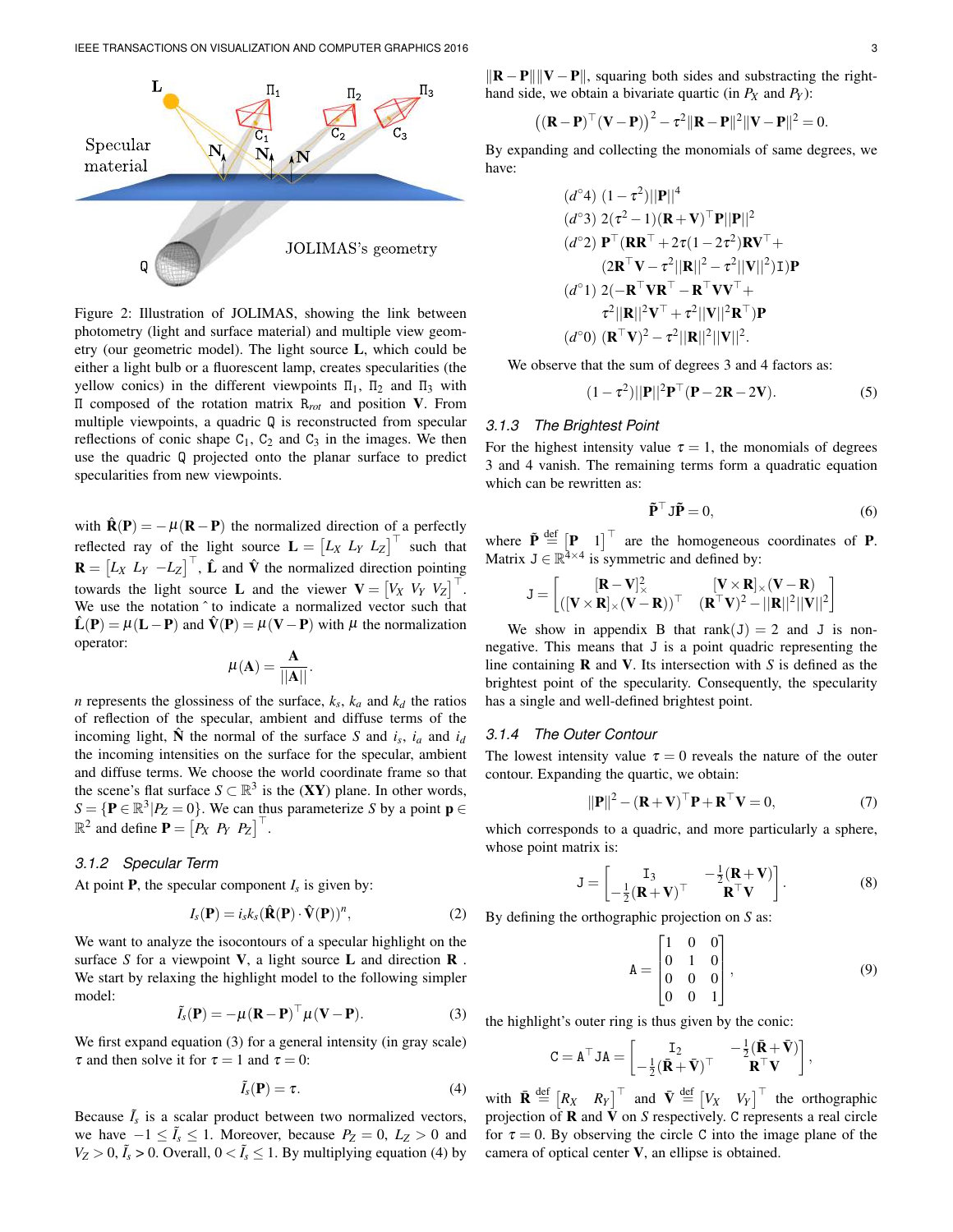#### *3.1.5 The Inner Isocontours*

To study the inner isocontours which correspond to an arbitrary  $\tau \in ]0,1[$ , specular reflections could be approximated by conics using the Phong model, as illustrated in figure 3(a) for a point light source and 3(c) for an extended light source. This approximation was also tested and validated with the Blinn-Phong [3] model, as illustrated in figure 3(b) for point a light source and 3(d) for an extended light source. Initially this model was defined as an approximation of the Phong model. It is now often presented by the computer graphics community as more physically accurate than Phong's model and commonly used in computer graphics. This model is physically better because it verifies the Helmholtz equation [15].

goal is to analyze the shape of the specularity for a fixed intensity  $\tau \in [0,1]$ . For each value of  $\tau$ , with a step of 0.05 between each value, we run 1,000 scenarios of different light sources and camera poses. The error is computed using the distance from Sturm *et al.* [42] between the fitted conic and the isocontours for each scenario. The specular and diffuse terms are generated using the Phong and Blinn-Phong illumination models. The empirical validation of our conic approximation is given in figure 4(a) for point light sources and in figure 4(b) for extended light sources. In computer graphics, an extended light source can be represented as a set of point light sources, *e.g* a line for fluorescent lamps.



(c) Phong, extended light (d) Blinn-Phong, extended light

Figure 3: Illustration of our hypothesis of conic shaped specularities for point and extended light sources. A specularity is generated from the specular term of the Phong reflection model in (a) for a simple point light source, and in (c) for an extended light source (a line composed of several point light sources) and from the specular term of the Blinn-Phong reflection model in (b) for a simple point light source and in (d) for an extended light source. Specularities are clearly elliptical in all cases. By observing these shapes in the image plane of the camera, ellipses are obtained. We show in these examples the different isocontours associated to a specific intensity  $\tau \in \{0, 0.5, 0.9\}$  (line contours in green, red and blue) along with the fitted conics (in dotted contours in green, red and blue). Our hypothesis of conic shaped specularity is clearly valid in these examples.

# **3.2 Empirical Validation from Simulated Data**

To validate our conic approximation of specularities, we use the method of Fitzgibbon *et al.* [11] for ellipse fitting on different values of  $\tau \in [0,1]$  on the specular term alone and on the combined diffuse and specular terms. In an AR context, the diffuse and specular terms are correlated. To compute our synthetic data, we generated  $2,000 \times 2,000$  images using the Phong [35] and Blinn-Phong [3] local illumination models using a random position of the light source and camera above a planar surface with fixed size. The



Figure 4: Empirical validation from simulated data on (a) point light sources and (b) extended light sources. Our hypothesis of conic shaped specularity is tested on the Phong (P) and the Blinn-Phong (BP) illumination models for different values of intensity  $\tau \in [0,1]$ . This hypothesis is tested for the specular term alone and for the combination of the specular and diffuse terms.

The error is computed as a ratio of the geometric distance with the diameter of the conic in pixels for  $\tau = 0$ . The results show our approximation fits synthetic data with a mean error of 0.2% and 0.6% for the Phong and Blinn-Phong models for a point light source and a mean error of 0.7% and 1.3% for the Phong and Blinn-Phong models for an extended light source (a combination of several point light sources). These results confirm our conic representation to be reliable and accurate for point and extended light sources. For extended light sources such as fluorescent lamps, our conic shaped specularity approximation is still relevant, as shown in figure 4(b). We empirically show that a fixed unique quadric exists for multiple viewpoints that explains the conics in section 5.1.

## **4 MODEL ESTIMATION**

We showed that the shape of a specularity on a plane surface could be approximated by a conic. The main contribution of our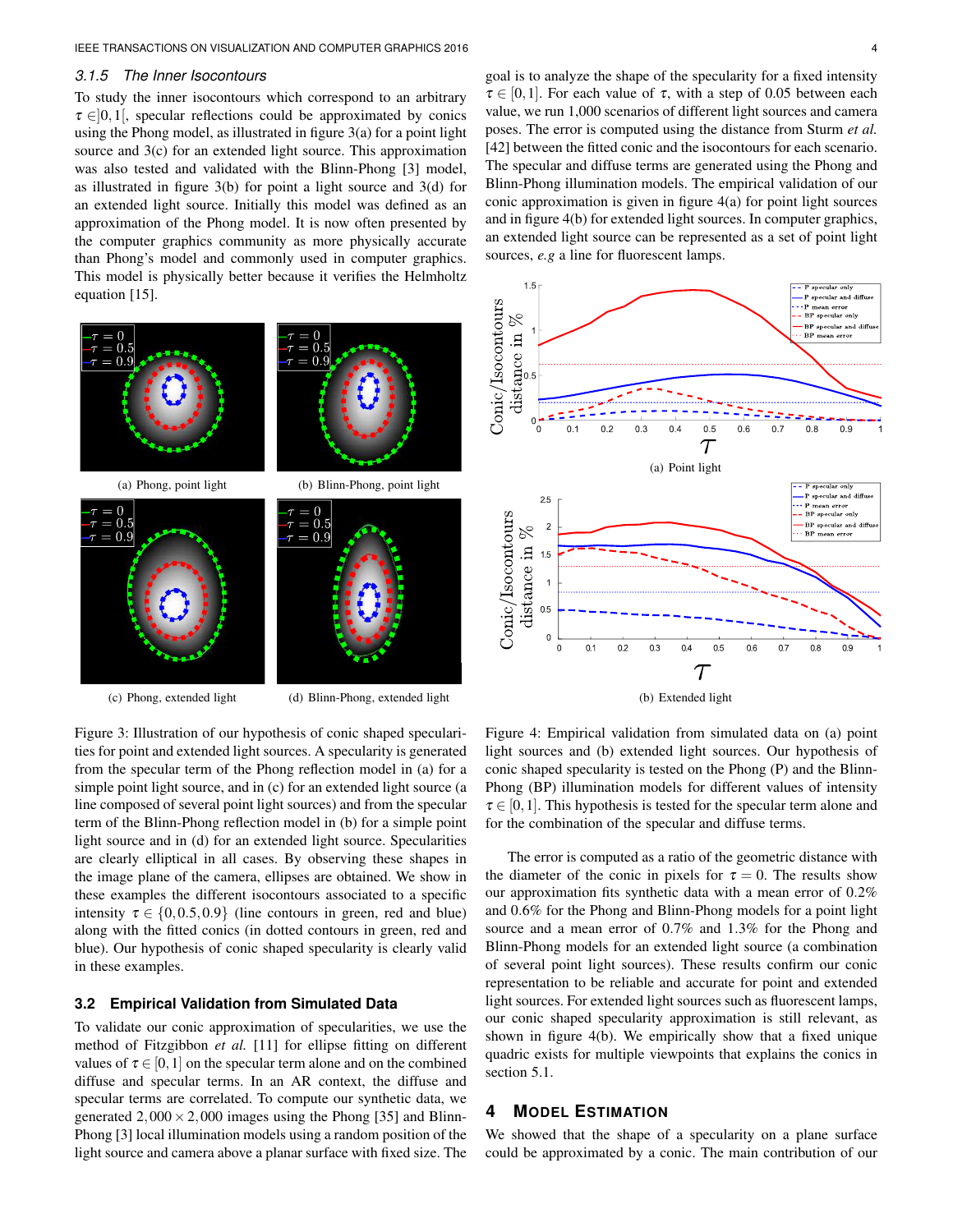method is an empirical model for specularity prediction modeled by a quadric Q associated with its projections on the plane *S* for a given camera pose  $\Pi = \begin{bmatrix} R_{rot} & V \end{bmatrix}$ .

#### **4.1 Overview**

The pipeline of the proposed method is as follows:

- Specularity detection in images [32]
- Conic fitting to specularities [11]
- Quadric reconstruction [8]
- Specularity prediction by quadric projection

Our specularity detection process follows the implementation of Morgand *et al.* [32]. This method is divided in three steps. First, a pre-processing to handle image noise and the dynamic lighting context; then, an automatic thresholding process is conducted based on an empirical value of brightness. To further filter misdetections, the method uses an intensity gradient criterion to discriminate specular surfaces from misdetected white textures. This method assumes that the intensity inside the specularity is isotropic and decreasing from the brightest point. The conic fitting process uses the binary image outputed by the specularity detection process to provide the input conics for the quadric reconstruction.

#### **4.2 Quadric Reconstruction**

#### *4.2.1 Linear Formulation*

We use the approach of Cross *et al.* [8] which reconstructs a dual quadric Q ∗ from several dual conics C ∗ in closed form by vectorizing the linear relationship:

$$
\Pi \mathbf{Q}^* \Pi^\top = \mathbf{C}^*.
$$
 (10)

The vectorization of equation (10) is given in appendix A. By vectorizing  $Q^*$  and  $C^*$  as  $Q^*_{\nu}$  and  $C^*_{\nu}$ , we build equation (11), equivalent to using specular reflections as conics C and JOLIMAS as the quadric Q for *n* viewpoints with  $n \geq 3$ . The system is  $Mw = 0$ , with:

$$
\begin{pmatrix}\nB_1 & -C_{1,\nu}^* & 0 & \dots & 0 \\
B_2 & 0 & -C_{2,\nu}^* & 0 \\
\vdots & 0 & 0 & \ddots & \vdots \\
B_n & 0 & 0 & \dots & -C_{n,\nu}^* \\
\end{pmatrix}\n\begin{pmatrix}\nQ_{\nu}^* \\
\alpha_1 \\
\alpha_2 \\
\vdots \\
\alpha_n\n\end{pmatrix} = 0, \qquad (11)
$$

with  $B_i \in \mathbb{R}^{6 \times 10}$ . The solutions of system (11) are retrieved by a singular value decomposition (SVD) of M. Note that  $\alpha_i$  corresponds to a scale such that  $\alpha_i \mathbf{C}_{i,v}^* = B_i \mathbf{Q}_{i,v}^*$  for the viewpoint *i*. The quadric reconstruction process is illustrated in figure 2. However, system (11) is sensitive to the fitting errors of the input conics. To ensure the quality of the input conics used for the reconstruction, we use epipolar correction for the input conics. This correction ensure that the conics respect the epipolar constraint for the quadric initialization process. To further improve the quadric reconstruction, a non-linear refinement process is proposed.

# *4.2.2 Epipolar Correction for Conics Outlines*

Quadric reconstruction from specular reflections is not an easy task. Indeed, as opposed to Cross *et al.* [8], our reconstruction is done using specular reflection observations in several images instead of direct object observations.

In Cross *et al.*'s approach, conic fitting is less prone to errors. Indeed, specular reflections represent semi-mirror images of light sources reflected on specular surfaces. These specularities have contours which are not perfectly consistent due to their intensity variation between images causing the fitted conics to be epipolar inconsistent, as shown in figure 5. This drawback could affect



Figure 5: Epipolar lines of the conics for three camera poses  $\Pi_1$ ,  $\Pi_2$  and  $\Pi_3$  and a light source **L**. The scene is showed in (a) and the associated conics and epipolar lines are in (b). In the naive form, the epipolar geometry of the conics is not respected. This results in an incorrect quadric reconstruction and will cause an incorrect specularity prediction. Epipolar correction fixes this issue by correcting the conics to fit the epipolar constraints without drastically changing the shape.

 $(b)$  (c)

Frame 3

Frame 3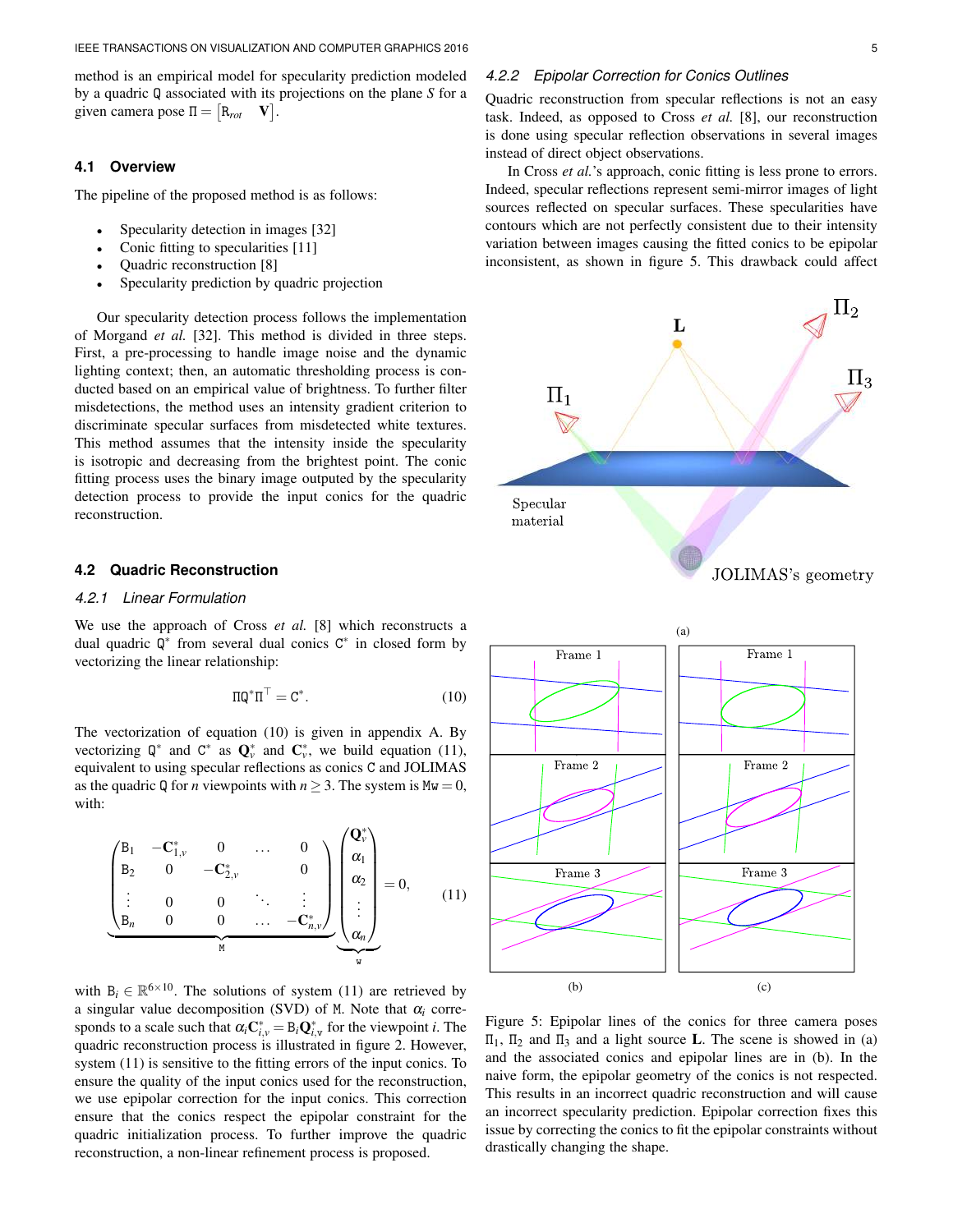the quality of the quadric reconstruction from specularities. As a result, epipolar consistency should be checked on every view of the initialization to optimize the result. Without corresponding conic outlines, the linear system (11) could return incoherent results. The dual space allows an elegant formulation of the problem, but because of the algebraic nature of the equations, a small amount of noise may cause large errors in the estimated quadric.

A conic is uniquely defined from 5 non-aligned points or 5 non-colinear lines in the dual space. For three viewpoints, each conic is constrained by two pairs of lines coming from the other viewpoints, making the estimation problem of the dual conic under-constraint. One of the proposed solutions of Reyes *et al.* [36] is to estimate more accurate epipolar lines from conics in the other images and an additional line from the tangent of a contour point of the conic in the current image. Using these 5 lines, we compute a unique dual conic. This process is repeated for each contour point and for each viewpoint. The corrected conic is the one minimizing the Conic/Point distance of Sturm *et al.* [42]. Note that the efficiency of the fitting will strongly depend on the quality of the specularity contour points. The resulting conics for each viewpoints will be used in the the reconstruction process as they respect the epipolar constraints. This process is iterative, reliable and efficient. We illustrate a step of the process in figure 6. In our context, we cannot limit the reconstruction to only three viewpoints. We thus include a non-linear refinement process on 3+ viewpoints to improve the quadric reconstruction.



Figure 6: Epipolar correction of Reyes *et al.* [36]. The observed conic (blue dots) is computed from the contour points (dark crosses) of the specularity. The four epipolar lines created from the other viewpoints are represented in red and magenta. To estimate the dual conic respecting the epipolar geometry, a fifth line computed from the tangent of one of the contour point (dotted line in blue). We compute a conic in the dual space for every contour point and choose the one (represented here) minimizing the distance Conic/Point of Sturm *et al.* [42] for each of the three viewpoints. The resulting conics will be used to reconstruct an accurate quadric from epipolar consistent conics.

## *4.2.3 Non-linear Refinement*

Non-linear refinement is crucial to handle noisy inputs and to correct the initialization on a wider range of viewpoints. For real data, the initialization process is not sufficient. Our context differs from Cross *et al.*'s [8] due to the noisy aspect of a specular reflection, adding a modeling problem. In fact, a specularity contour is not easily approximated due to its dependency to the camera parameters, material properties and illumination conditions. To further improve the initialization, the quadric reconstruction of Reyes *et al.*'s [36] also includes a non-linear refinement process minimizing the Conic-Point distance [42] between the quadric projections for each viewpoint and the associated contours. This method gives us a robust reconstruction of the quadric for 3+ viewpoints in real-time and usable for specularity prediction on unknown viewpoints. For these advantages, we used Reyes *et al.*'s method [36] for the epipolar correction, initialization and we use a similar cost function.

To further constrain the refinement and reduce the dimensionality of the minimization, latent variables are used as 2D points noted  $\mathbf{q}'_{i,j}$  constrained to be on the conic section C and compared with the specularities contour points  $q_{i,j}$ . This formulation allows us to set the following constraint during the minimization:

$$
\mathbf{q}_{i,j}^{\prime\top}\mathbf{C}_{j}\mathbf{q}_{i,j}^{\prime}=0.\tag{12}
$$

The parameters of our minimization is the matrix representation of Q along with the different points constrained on the conic section. Before the refinement process, these latent variables  $\mathbf{q}'_{i,j}$ are estimated by the conic parameterization of [42] for each conic  $C_j$  of index *j*. The cost function with latent variables is:

$$
\begin{cases}\n\min_{\mathbf{q}, \mathbf{q}'_{1,1}, \dots, \mathbf{q}'_{n,m_n}} & \sum_{i=1}^{n} \sum_{j=1}^{m_i} d(\mathbf{q}'_{i,j}, \mathbf{q}_{i,j})^2, \\
\text{subject to} & \mathbf{q}'_{i,j} \mathbf{C}_{j} \mathbf{q}'_{i,j} = 0\n\end{cases}
$$
\n(13)

#### **4.3 JOLIMAS in a Multiple Light Context**

An additional feature of our model is to be able to predict several specularities from distinct light sources. Indeed, on planar surfaces, a specular reflection is associated with only one light source. By labeling and tracking these cues, several quadrics are reconstructed together. After our specularity detection process, we thus track each specular reflection throughout the video stream. Tracking specularities is essential to count and discriminate the light sources. Our tracking is achieved by computing the evolution of the specular reflection contours from an image to the next by detecting intersections between the contour of the current frame and the previous one, as illustrated in figure 7. Even for large camera motion, specularities naturally follow the camera motion (especially for planar surfaces), allowing our algorithm to be robust for complexes cases. This tracking is done on every frame using Suzuki *et al.*'s [43] contour detection algorithm to have accurate contours extracted from the binary image output by our specularity detection method in real time. However, keeping track of overlapping specularities (when two light sources have the same direction towards the viewpoint) is yet to be achieved by our method, although these cases remain rare. For overexposed images, the method of Morgand *et al.* [32] that we use for specularity detection may confuse white bright textures with specularities. To ensure a robust specularity detection, a multi-view process on the specular candidates is mandatory. In fact, as opposed to the 3D contours of a texture, the 3D contours of the specularity are moving on the 3D surface when the camera is moving as well. By computing the homography between two frames, the specular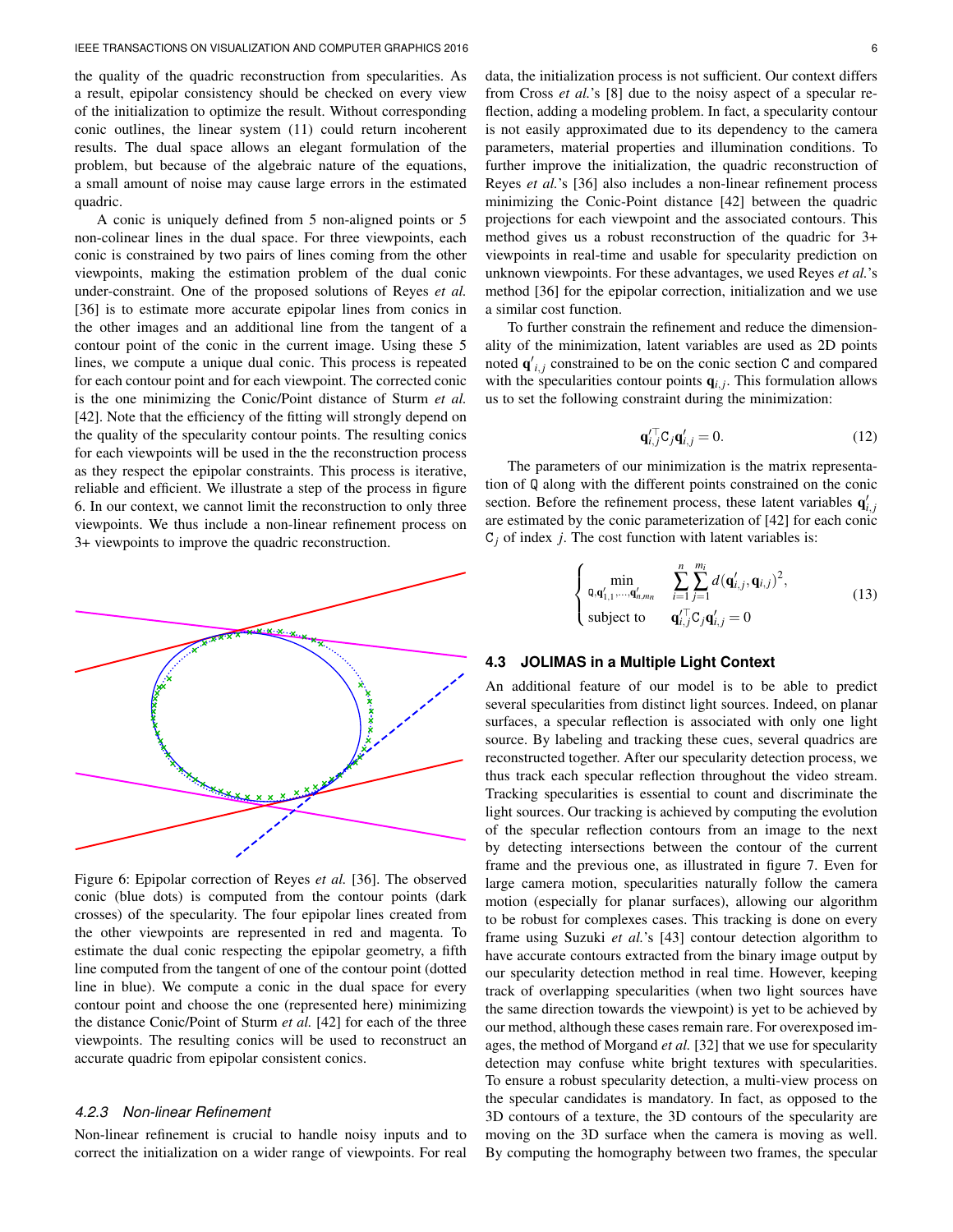candidates can be warped. If the contours are very similar, the candidate is a texture, and a specularity otherwise.



Figure 7: Multi-light labeling and tracking of specularities (in blue and red). (a) and (c) represent two viewpoints on a wooden table. (b) and (d) represent the fitted conics associated with each light source (in blue and red).



# **5 EXPERIMENTAL RESULTS**

To evaluate the relevance and accuracy of our proposed parametric light source model, two experiments are conducted. We first analyze the performance of JOLIMAS for specularity prediction on synthetic data generated from the Phong and Blinn-Phong illumination models. Thereafter, this prediction ability is evaluated on five real sequences including different light source types such as bulb and fluorescent lamps.

#### **5.1 Synthetic Data**

We give a synthetic validation of our quadric approximation in JOLIMAS. The simulated camera has a 50*mm* lens with a centered principal point. The images have  $0.45 \times 0.45$ *mm* pixels for a resolution of  $1,000 \times 1,000$ . Our scene is composed of a  $20 \times 20$ *cm* specular plane and we observe a moving specularity. We randomly select viewpoints and a light source above the plane. From the Phong and Blinn-Phong illumination models, for each  $\tau \in [0,1]$ , 100 quadric estimations are made using 100 viewpoints. We compute the geometric distance between the observed specularity in the image (which combines the diffuse and specular terms in real data) with the associated quadric projection to the viewpoint.

As shown in figure 8, our quadric approximation is efficient in producing accurate specularity predictions for  $\tau \in [0,1]$  for both the Phong and Blinn-Phong illumination models with respectively 0.3% and 0.45% error on average, relative to the scene dimension. This experiment was also conducted on an extended light source composed of several point light sources for the Phong and Blinn-Phong models for an average error of 1% and 1.6% respectively. However, the refinement process does not play a significant role on synthetic sequences, where the conditions are ideal.

# **5.2 Real Data**

We evaluate JOLIMAS on real sequences with three different light sources and five different materials. The quadric is reconstructed

Figure 8: Validation of our model by measuring the prediction error on synthetic data for a point light (a) and an extended light source (b). From 100 viewpoints, a fixed quadric is reconstructed and its projection is compared to specularity contours of each viewpoint using Sturm *et al.*'s [42] distance. This error is normalized according to the scene dimension.

from conics fitted by the method of Fitzgibbon *et al.* [11]. The specularities are detected using the approach of Morgand *et al.* [32]. Camera poses are computed using a SLAM method [44]. The reconstruction process is composed of real-time methods and the prediction is done also in real-time by simply projecting the reconstructed quadric. The accuracy of our quadric model is evaluated on real data to quantify the prediction ability of our approach. We use the distance of Sturm *et al.* [42] to measure the Conic-Contour distance to the ground truth. To retrieve ground truth, we manually select the specularities on the different sequences with light bulbs and fluorescent lamps. Our results are given in table 1, figure 1 and figure 9.

In our context, the quadric initialization is not sufficient on its own to predict the specularities accurately. Estimating reliable specularity contours is difficult in practice which highly impacts the quadric reconstruction quality. Adding an epipolar correction to the outlines of the input conics provides better results. By combining the epipolar correction with the non-linear refinement, we achieve a maximum error value of 62.8 pixels. For real sequences, JOLIMAS is accurate and allows specularity prediction from new viewpoints for a variety of light sources in real-time.

# **6 SPECULARITY PREDICTION'S APPLICATIONS**

## **6.1 Detecting a Light's On/Off State**

We address the question of specularity analysis by comparing the specularity detection and prediction. This analysis has several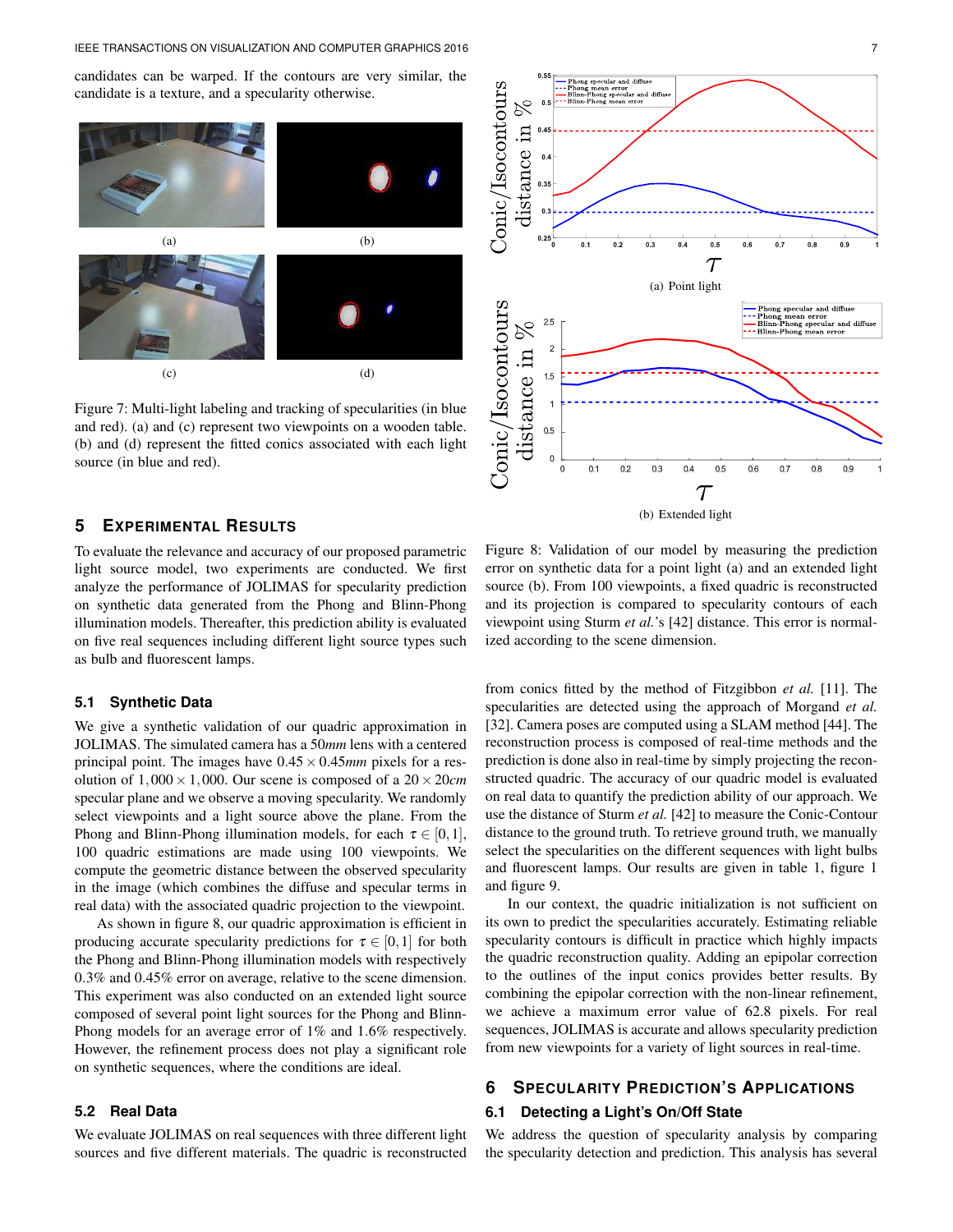IEEE TRANSACTIONS ON VISUALIZATION AND COMPUTER GRAPHICS 2016 8

Table 1: Empirical validation of our model and its capacity to predict specular reflections in images for 5 real sequences presented in figures 1 and 9 . The average error of prediction per specularity is computed in pixels using Sturm *et al.*'s distance [42] between the predicted conics and the detected specularity contours. This prediction is evaluated at three steps: initialization, epipolar correction and non-linear refinement. We observe a significant decrease of the cost at each step.

| 2D distance<br>(in pixels)<br>Sequence                     | Initialization | Epipolar<br>correction | Non-linear<br>refinement |  |  |
|------------------------------------------------------------|----------------|------------------------|--------------------------|--|--|
| Light bulb 1<br>Steel table                                | 110.3          | 82.2                   | 62.8                     |  |  |
| Fluorescent lamp<br>Whiteboard                             | 210.6          | 80.9                   | 31.6                     |  |  |
| Light bulb 2<br>Plastic book                               | 85.2           | 66.7                   | 28.9                     |  |  |
| Light bulb $1 +$<br>fluorescent lamp<br>Wooden table       | 162.1          | 96.9                   | 40.1                     |  |  |
| Light bulb $1, 2 +$<br>fluorescent lamp<br>Kitchen counter | 240.3          | 144.9                  | 60.3                     |  |  |

interests:

- If the conics associated respectively with the prediction and the detection have the same shape but a different position, the camera pose is not accurate enough.
- If the conics associated respectively with the prediction and the detection have the same position but not the same scale, the light source intensity has changed.
- If the conic associated to the detection is missing, the light source is turned off or occluded.

This last feature will be used in this section. Several applications such as retexturing and diminished reality are disturbed by light sources with changing states (on/off) because this creates an increase or a decrease of the intensity in the image. Moreover, the camera needs to adjust to the new lighting context, which will affect the results. Currently, no solution is proposed to resolve this issue. By using the JOLIMAS specularity prediction, we can track a light source even if turned off or on by comparing the specularity prediction with the detection. We test the ability of the model to predict light with changing state (on/off) in figure 9(d) on the sequence already presented. In this sequence, three light sources are used (two light bulbs and one fluorescent lamp) on a plastic kitchen counter. We turn on and off each light source individually before switching off all light sources at the end of the sequence. This is illustrated in figure 10. The results presented in this sequence enable us to detect fast changing light states such as the flickering of the fluorescent lamp when turned on in a multilight context.

# **6.2 Dynamic Retexturing**

It was shown that the human brain takes into account the specularities to understand a scene [1]. Therefore, specularity rendering could greatly improve the following applications:

- Retexturing for augmented reality
- Diminished reality when a specularity is crossing the area to inpaint [19, 25]
- Virtual viewpoint prediction (where the camera physically never went)









Figure 9: Specularity prediction on four real sequences. In (a) a whiteboard illuminated by a fluorescent lamp, in (b) a book illuminated by a light bulb, in (c) a wooden table illuminated by both spot and fluorescent light sources and in (d) a kitchen counter illuminated by two light bulbs and one fluorescent lamp. Our virtual model is projected on the different planes to fit the observed specularity (blue ellipses). We compute the symmetric from the planes (whiteboard, electronic box and book cover) to display the reconstructed quadric in JOLIMAS (in yellow), which happens to lie on the light sources.

For all these applications, if one wants to render a specularity in the image, one could consider using only the detected specularities in the image and apply them directly on the new texture. However, due to the difficulty of the specularity detection process, this solution does not seem optimal due to unwanted jittering and temporal incoherence affecting the rendering, as shown in figure 11. Indeed, the quality of specularity detection cannot be guaranteed for every viewpoint because of light condition changes, specularity detector limitations, imperfections on the planar surface (roughness) and occluding objects in the scene. The temporal coherence of the rendering is important for applications such as diminished reality [19, 25].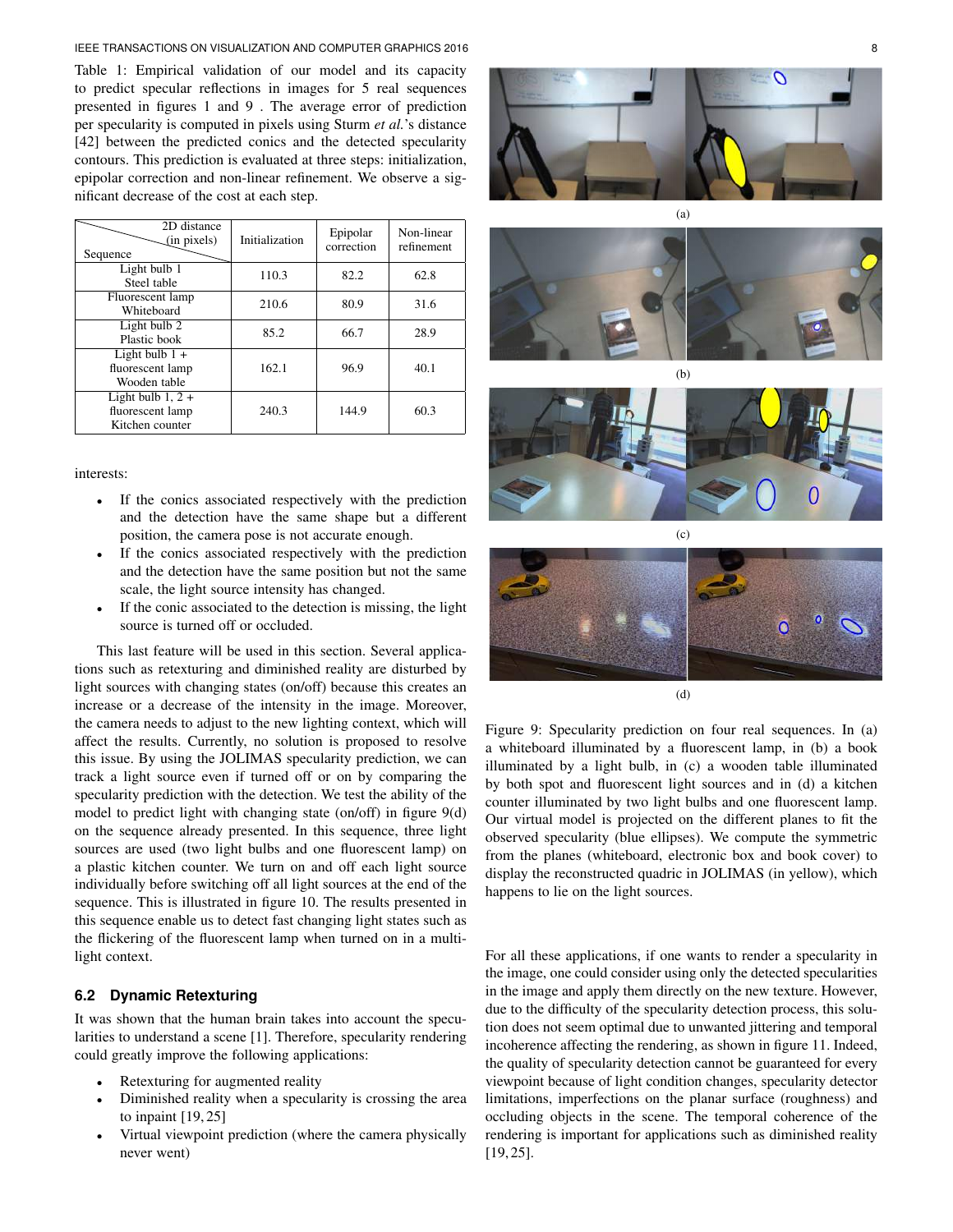

Figure 10: Changing state handling in a multi-light context. The predicted specularities are represented as blue conics when the light sources are on and red conics otherwise. The first light bulb is switched off in (a) and the fluorescent lamp in (b). In (c) the first light bulb and fluorescent lamp are on and the second light bulb is switched off before being switched on. In (d), every light sources are switched off until the end of the sequence.

In this context, the JOLIMAS model, by predicting the specularity using the projection of the quadric from the actual viewpoint is a natural solution to ensure the temporal coherence of the rendering. To achieve the specularity rendering from JOLIMAS, an intensity function describing the intensity variation within the specularity is needed. We propose an approximation based on a 2D Gaussian function. Indeed, a specularity is described as a high intensity area. Starting from the center of this specularity, the intensity is progressively decreased by making use of a Gaussian function. The Gaussian intensity function captures the following properties of the specularity: smooth variation of the intensity and ellipticity of the isocontours, as detailed in section 3.1. The smooth property of the specularity has already been exploited by Kim *et al.* to separate specular and diffuse reflections in an image [21].

Our retexturing method is divided in three steps. Firstly, from detected specularities in the sequence, a mean of the specularity color is computed to fit the lighting conditions. The appropriate Gaussian function is computed on the red, green and blue color channels to match the specularity detected in the sequences. To correctly draw our synthetic specularity on the texture associated to the plane, two homographies are computed:  $H_2$ , the transformation from the texture to the planar surface and  $H_1$  transforming the unit circle into the predicted conic (the conic is first transformed by  $H_2^{-1}$ ). Our synthetic texture replaces the scene planar surface by merging the texture with our Gaussian texture using  $H_1$  and transforms the fusion onto the plane using  $H_2$ . Four results of retexturing are shown in figure 12. Due to the lack of geometric modeling of specularity such as ours, we additionally implemented Buteau *et al.* 's approach [5] as baseline method for our retexturing. This recent method reconstructs point light sources from specularities on planar images, making it the closest approach to ours. To achieve retexturing for point light sources, we manually compute every Phong's parameters (roughness, intensity and color of the light sources) and apply only the specular part onto the new texture. As seen in figure 12, our approach accurately matches the intensity, shape and position of the specularities as opposed to [5]



Figure 11: Temporal incoherences on naive conic fitting and retexturing on the multi-light sequence presented in figure 9(d) for three consecutive frames (one frame per row of (a) and (b)). In (a), the jittering of the conic fitting is visible on every specularity when we directly fit ellipses to the specularity detection. This jittering is highlighted in (c) by measuring the evolution of the ellipse's semiaxis  $(S_x$  and  $S_y$  of the fitted ellipse (naive approach) compared to the predicted ellipse (our prediction) for each frame of the whiteboard sequence presented in figure 9(a). In (b), we copy directly the result of specularity detection on the texture resulting in a mismatching in the intensity which is hard to blend with the texture. Moreover, this method is sensitive to the specularity detection quality and cannot predict future or new viewpoints.

which creates smooth but misplaced specularities. Moreover, in figures 12(a) and 12(b), local illumination models such as Phong's are unable to model accurately the shape and the intensity variation of the specularity. Using only point light sources, it is difficult to model extended light sources. A better rendering quality could be obtained by modeling the diffuse term. The simplicity of our method provides good results with room for improvement with additional parameters such as roughness.

# **7 LIMITATIONS**

# **7.1 Mirror Surfaces and Non-Elliptical Specularities**

In the case of a perfectly specular surface such a mirror, we cannot guarantee the elliptical shape of the specularity since light sources come in various shapes (particularly polygonal). We consider the general case of light bulbs and fluorescent lamps, which include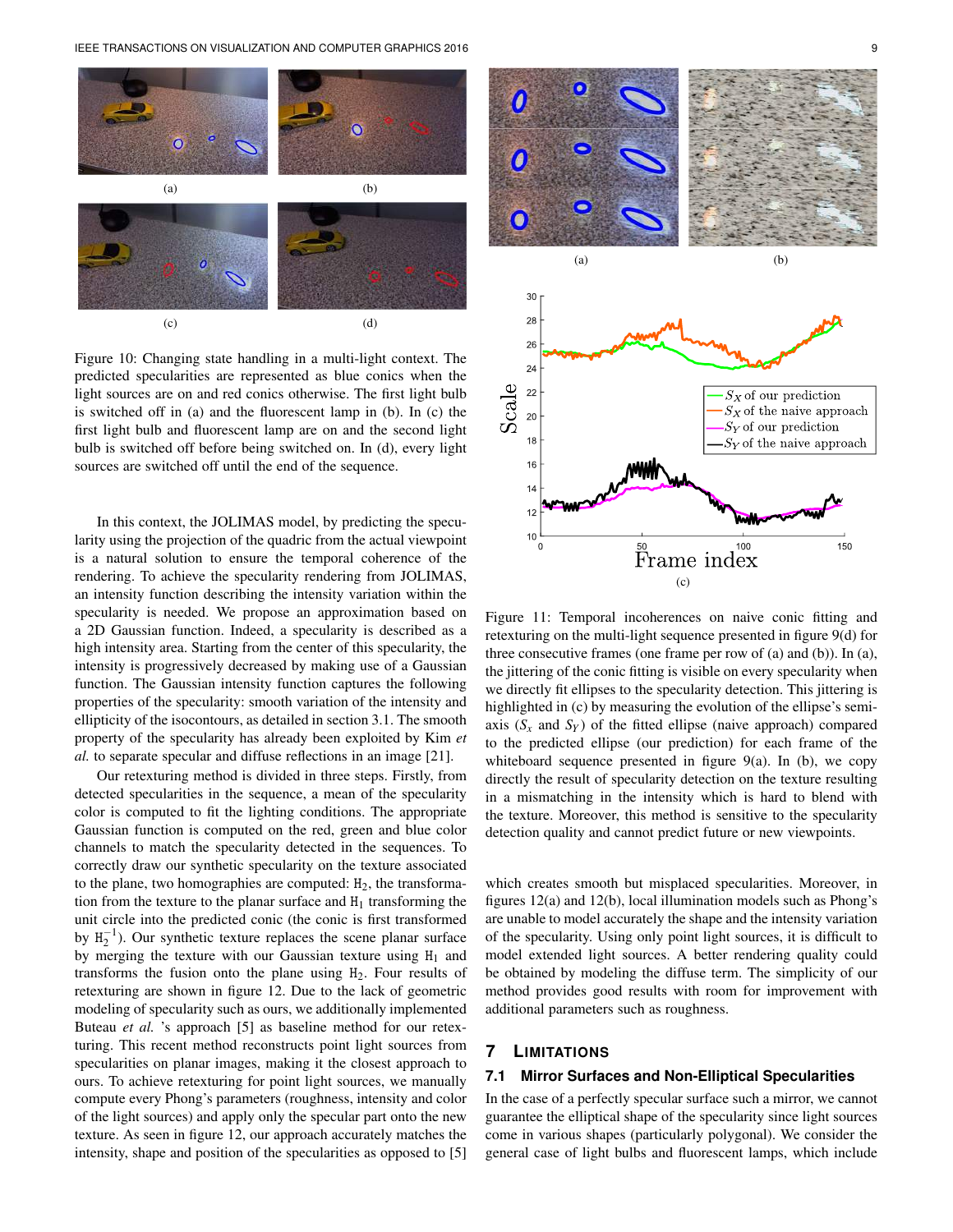







(c)

(d)

Figure 12: Comparison of retexturing methods for our implementation of [5] (middle) and our proposed approach (right). Since [5] is a recent method for point light source reconstruction, we manually added the roughness, the color and the intensity of the light source using a Phong illumination model. We only use the specular term. Retexturing is illustrated on the light bulb/steel table sequence (a) using a marble texture, (b) the light bulb/book sequence by switching the book cover, (c) the fluorescent lamp/light spot/wooden table sequence by changing the wooden texture of a table to another and (d) the multi-light/kitchen counter sequence using a rock texturing. To simulate the specularity, we used a Gaussian function and transformed it onto the plane surface using our specularity prediction to compute the transformation. The color of the specularity is computed from the specularities detected in the images used for the quadric reconstruction. Without considering the diffuse term on the texture, we can realistically change the texture of the planar surface using only the specular term predicted by JOLIMAS. As opposed to [5], we accurately match the shape, position and intensity of the specularity without relying on a known illumination model. Moreover, the computation of an illumination model such as Phong's cannot be done without priors on the materials and the number of light sources. The retextured sequences using our method can be found in the supplementary material.

most light sources found in an indoor context. Even with a slight roughness, our method will still be able to reconstruct a JOLIMAS model. The case of a mirror surface remains harder even for camera localization methods. An extension of our method using ideas such as in [17] would be interesting to study.

# **7.2 Influence of the Surface Roughness**

In the case of surfaces with high roughness or bumpiness, since the surface normal varies a lot on a small surface (the surface remains planar as a whole), the specularity shape could vary from the initial conic shape. For retexturing, these variations are not included in our modeling of the specularity. It would be interesting to study the link between the specularity shape and the normal variations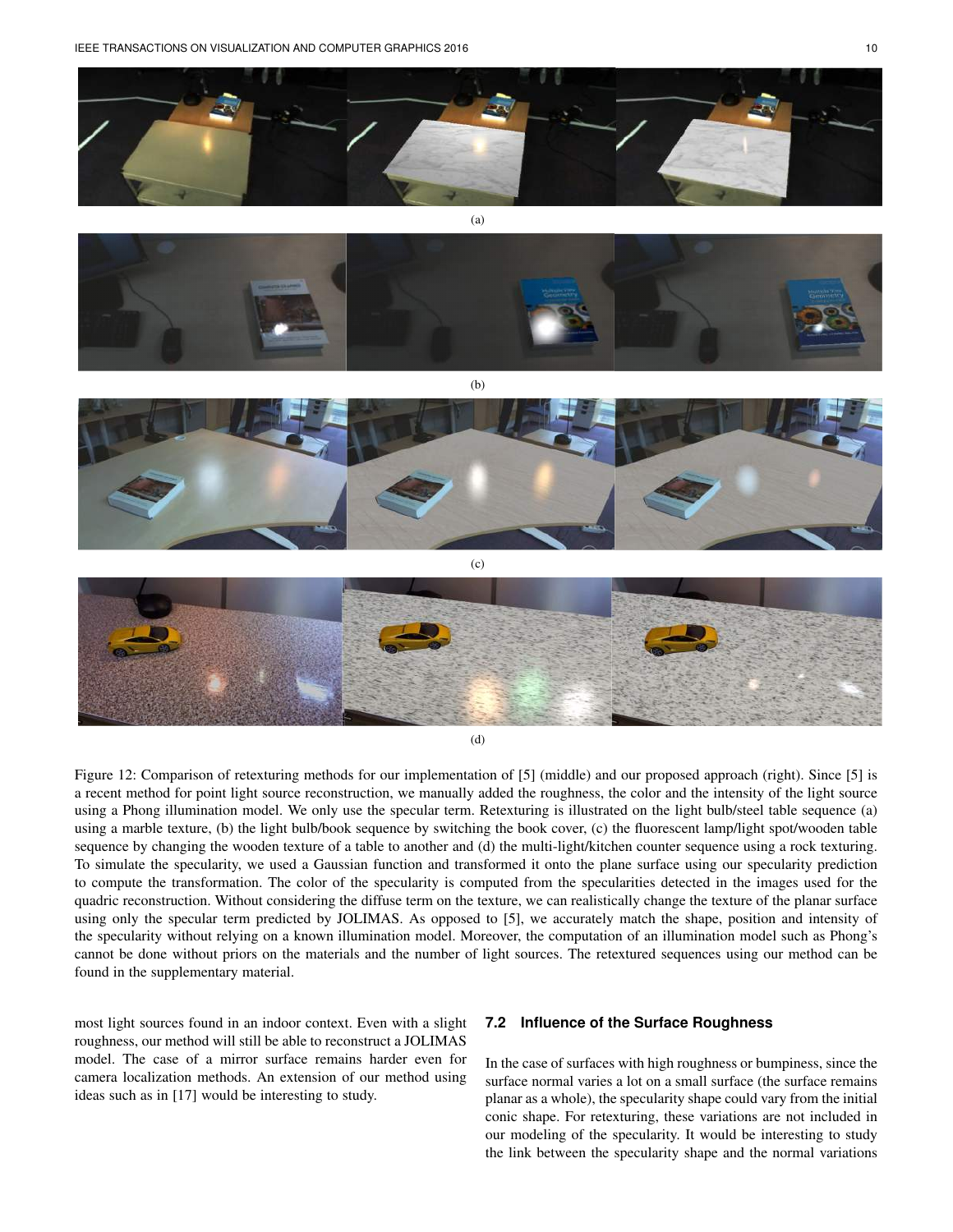of the surface such as in [2]. This is difficult due to the scale of the normal variations. Moreover, geometric modeling of the specularity is a novel idea.

## **7.3 Specularities Crossing**

If the camera views a direction such that two light sources are close to alignment, two specularities could overlap in the image. They would defeat and fail the tracking and labeling of the specularities. Currently this issue is not handled in our framework but could be addressed if the lights are of different colors. However, for similar light sources (shape and color), the only way to clearly distinguish the specularities is to use 3D information (reconstruct a point light source from 2 viewpoints from instance) to ensure the coherence of the specularity's movement. In any case, the crossed specularities should not be used for reconstruction.

# **8 DISCUSSION AND CONCLUSION**

We have presented a novel, geometric model for specularity prediction called JOint LIght-MAterial Specularity (JOLIMAS). After observing the conic shape of a specularity on a planar surface, a detailed demonstration on the Phong and Blinn-Phong reflection models was conducted to confirm the relevance of this approximation. We empirically validated this approximation for both point and extended light sources. In projective geometry a quadric projection generates a conic. By showing the existence of a fixed quadric whose projection is associated with a specularity on a viewpoint, we demonstrated a link between photometry (lights and materials) and multiple-view geometry (quadrics). The quadric is reconstructed from conics fitted to specularities. This model was tested on synthetic and real sequences for various light source types such as light bulbs and fluorescent lamps. The specularity prediction ability of our model allows us to detect changing states of the light sources (turned on and off) and achieves dynamic retexturing by changing the plane texture and rendering a specularity in a multi-lights context. We showed that JOLIMAS could be used to improve the realism of AR applications by rendering specularities. Moreover, specularity prediction could greatly improve camera localization algorithms. For computer graphics applications, the computation of the specular term could be quickly rendered using our predictions. We also plan to extend JOLIMAS to curved surfaces. This will require one to study how the surface's unflatness deforms the specularity's isocontours, as the specularity shape seems related to the second derivative of the surface [12]. A link could thus be found between JOLIMAS and surface curvature.

# **ACKNOWLEDGEMENT**

This research has received funding from the EU's FP7 through the ERC research grant 307483 FLEXABLE.

# **APPENDIX A VECTORIZATION OF THE DUAL QUADRIC PROJEC-TION SYSTEM**

A detailed process of the vectorization of equation (10) can be found here. We define two vectorization operators, as in [18], vec for any matrix and vech for symmetric matrices such as C, Q:

$$
\mathbf{X} = \begin{bmatrix} a & b \\ b & d \end{bmatrix}, \text{ vec}(\mathbf{X}) = \begin{bmatrix} a & b & b & d \end{bmatrix}^\top, \text{ vech}(\mathbf{X}) = \begin{bmatrix} a & b & d \end{bmatrix}^\top.
$$

We apply vech to equation  $(10)$ :

$$
vech(\Pi\mathsf{Q}^*\Pi^\top) = vech(\mathsf{C}^*)
$$

which can be rewritten as:

$$
\text{H}\,\text{vec}(\Pi\mathbf{Q}^*\Pi^\top) = \mathbf{C}^*_v, \text{ with } \text{H} = \begin{bmatrix} 1 & 0 & 0 & 0 & 0 & 0 & 0 & 0 & 0 \\ 0 & 0.5 & 0 & 0.5 & 0 & 0 & 0 & 0 & 0 \\ 0 & 0 & 0.5 & 0 & 0 & 0 & 0.5 & 0 & 0 \\ 0 & 0 & 0 & 0 & 1 & 0 & 0 & 0 & 0 \\ 0 & 0 & 0 & 0 & 0.5 & 0 & 0.5 & 0 \\ 0 & 0 & 0 & 0 & 0 & 0 & 0 & 1 \end{bmatrix},
$$

with  $H \in \mathbb{R}^{6 \times 9}$  as vech(X) = Hvec(X). From [18], with three matrices A, B and C, vec(ABC) =  $(C^{\top} \otimes A)$  vec(B) with  $\otimes$  the Kronecker product. We further develop in:

$$
H(\Pi\otimes\Pi)\,vec(Q^*)=\mathbf C_{\nu}^*.
$$

vec and vech are also linked such as  $vec(X) = Gvec(X)$  with  $G \in \mathbb{R}^{16 \times 10}$ . Finally, we obtain the linearization:

$$
H(\Pi \otimes \Pi)G \, \text{vech}(\mathbf{Q}^*) = \mathbf{C}_{\nu}^* \tag{14}
$$

with

|     |          |                |                | $\left( \right)$ | - 0            | $\overline{0}$  |  |                                        |  | $0 \t0 \t0 \t0 \t0 \t0 \t0$ |                | $\overline{0}$ | $\theta$     |          |  |
|-----|----------|----------------|----------------|------------------|----------------|-----------------|--|----------------------------------------|--|-----------------------------|----------------|----------------|--------------|----------|--|
| G : |          | $\overline{1}$ | $\Omega$       | $\theta$         | - 1            | $\overline{0}$  |  | $0\quad 0\quad 0\quad 0\quad 0$        |  | $\overline{0}$              | $\overline{0}$ | $\theta$       | $\Omega$     |          |  |
|     |          | $\Omega$       |                | $\theta$         | $\theta$       | $\overline{0}$  |  | 0 0 1 0 0                              |  | $\theta$                    | $\Omega$       | $\theta$       | $\theta$     |          |  |
|     | 0        | $\Omega$       | - ()           | $\overline{1}$   | $\overline{0}$ | $\overline{0}$  |  | $0\quad 0\quad 0\quad 0\quad 0$        |  | $\overline{0}$              | $\mathbf{1}$   | $\theta$       | $\theta$     | $\theta$ |  |
|     |          | $\Omega$       | $\theta$       | $\theta$         | $\theta$       | 1 0 0 0 0 0 0   |  |                                        |  |                             | $\overline{0}$ | $\left($       | $\theta$     |          |  |
|     |          | $\theta$       |                | $\theta$         | $\theta$       | $0$ 1 0 0 1 0 1 |  |                                        |  |                             | $\overline{0}$ | $\left($       | $\theta$     |          |  |
|     |          | $\Omega$       | $\overline{0}$ | $\theta$         | $\theta$       | - 0             |  | $0 \t1 \t0 \t0 \t0$                    |  | $\bf{0}$                    | $\theta$       | -1             | $\theta$     |          |  |
|     | 0        | $\Omega$       | $\Omega$       | $\theta$         | $\theta$       | $\overline{0}$  |  | 0 0 0 0 1 0                            |  |                             | $\theta$       | $\theta$       | $\theta$     |          |  |
|     | $\theta$ | $\Omega$       | $\theta$       | $\theta$         | $\theta$       | $\theta$        |  | $0\quad 0\quad 0\quad 0\quad 0$        |  | - 1                         | $\theta$       | $\theta$       | <sup>1</sup> | $\theta$ |  |
|     |          | $\theta$       | $\theta$       | $\theta$         | $\theta$       | $\bf{0}$        |  | $0\quad 0\quad 0\quad 0\quad 0\quad 0$ |  |                             | $\overline{0}$ | $\theta$       | 0            |          |  |
|     |          |                |                |                  |                |                 |  |                                        |  |                             |                |                |              |          |  |

which gives the final form  $BQ_v^* = C_v^*$  with  $B = H(\Pi \otimes \Pi)G$ .

# **APPENDIX B**

# **ANALYSIS OF SPECULAR HIGHLIGHT ISOCON-TOURS UNDER THE PHONG AND BLINN-PHONG MODELS**

We give further explanations on the isocontour analysis for a special case of the Phong model for  $\tau = 0$  and an analysis of the isocontours for the Blinn-Phong model for  $\tau = 0$ .

#### **B.1 The Blinn-Phong Model**

The Blinn-Phong intensity function of a 3D surface point P is given by:

$$
I(\mathbf{P}) = i_a k_a + i_d k_d (\hat{\mathbf{L}}(\mathbf{P}) \cdot \hat{\mathbf{N}}) + i_s k_s (\hat{\mathbf{N}} \cdot \hat{\mathbf{H}}(\mathbf{P}))^n, \qquad (15)
$$

with the half-way vector  $\hat{H}$ :

$$
\hat{H} = \frac{\hat{L}(P) + \hat{V}(P)}{||\hat{L}(P) + \hat{V}(P)||}
$$

The specular term is defined by:

$$
I_{s}(\mathbf{P}) \propto \hat{\mathbf{N}}(\mathbf{P})^{\top} \frac{\hat{\mathbf{L}}(\mathbf{P}) + \hat{\mathbf{V}}(\mathbf{P})}{\|\hat{\mathbf{L}}(\mathbf{P}) + \hat{\mathbf{V}}(\mathbf{P})\|},
$$
(16)

We expand equation  $(16)$  as:

$$
I_{s}(\mathbf{P}) \propto \hat{\mathbf{N}}(\mathbf{P})^{\top} \frac{\mu(\mathbf{L} - \mathbf{P}) + \mu(\mathbf{V} - \mathbf{P})}{\|\mu(\mathbf{L} - \mathbf{P}) + \mu(\mathbf{V} - \mathbf{P})\|},
$$
(17)

In the same manner as the Phong model, we want to analyze the isocontours of a specular highlight from equation (17).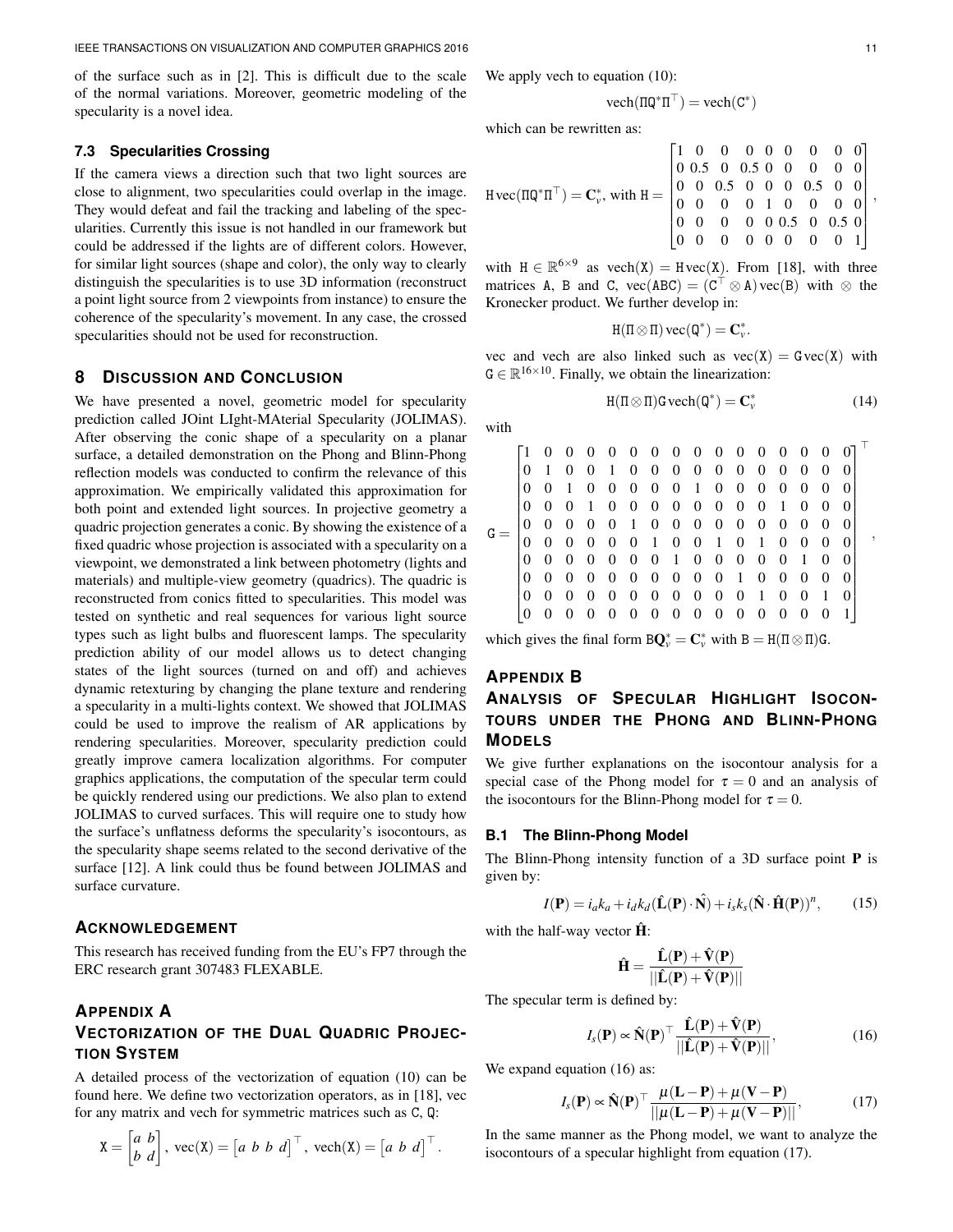# **B.2** Analysis of the Highlight's Outer Ring,  $τ = 0$  for the **Blinn-Phong Model**

We solve the equation for  $\tau = 0$ :

$$
\hat{\mathbf{N}}(\mathbf{P})^{\top} \frac{\mu(\mathbf{L} - \mathbf{P}) + \mu(\mathbf{V} - \mathbf{P})}{||\mu(\mathbf{L} - \mathbf{P}) + \mu(\mathbf{V} - \mathbf{P})||} = 0.
$$

By expanding and collecting the monomials of same degrees, we have:

$$
(d^{\circ}4) P_Z ||P||^2
$$
  
\n
$$
(d^{\circ}3) -2(L_Z P_Z ||P||^2 - V_Z P_Z ||P||^2 - P^{\top} L P_Z^2 + P^{\top} V P_Z^2)
$$
  
\n
$$
(d^{\circ}2) 4(L_Z P_Z P^{\top} V - V_Z P_Z P^{\top} L) + P_Z^2 (||V||^2 - ||L||^2) + (L_Z^2 - V_Z^2) ||P||^2
$$
  
\n
$$
(d^{\circ}1) 2(V_Z P_Z ||L||^2 - L_Z P_Z ||V||^2 + V_Z^2 P^{\top} L - L_Z^2 P^{\top} V)
$$
  
\n
$$
(d^{\circ}0) L_Z^2 ||V||^2 - V_Z^2 ||L||^2.
$$

We note that,  $P = \begin{bmatrix} P_X & P_Y & P_Z \end{bmatrix}^\top$ . With  $P_Z = 0$ , the degrees 4 and 3 vanish and:

$$
(d^{\circ}2) (L_Z^2 - V_Z^2) ||\mathbf{P}||^2
$$
  
\n
$$
(d^{\circ}1) 2(V_Z^2 \mathbf{L}^\top - L_Z^2 \mathbf{V}^\top) \mathbf{P}
$$
  
\n
$$
(d^{\circ}0) L_Z^2 ||\mathbf{V}||^2 - V_Z^2 ||\mathbf{L}||^2.
$$

The monomials can be factored in the following form:

$$
\tilde{\mathbf{P}}^{\top} \mathbf{J} \tilde{\mathbf{P}} = 0,\tag{18}
$$

where  $\tilde{\mathbf{P}} = \begin{bmatrix} \mathbf{P} & 1 \end{bmatrix}^\top$  are the homogeneous coordinates of **P**. Matrix  $J \in \mathbb{R}^{4 \times 4}$  is symmetric and defined by:

$$
\mathbf{J} = \begin{bmatrix} L_Z^2 - V_Z^2 & (V_Z^2 \mathbf{L} - L_Z^2 \mathbf{V})^\top \\ V_Z^2 \mathbf{L} - L_Z^2 \mathbf{V} & L_Z^2 ||\mathbf{V}||^2 - V_Z^2 ||\mathbf{L}||^2. \end{bmatrix}
$$
(19)

We define the orthographic projection on *S* as:

$$
A = \begin{bmatrix} 1 & 0 & 0 \\ 0 & 1 & 0 \\ 0 & 0 & 0 \\ 0 & 0 & 1 \end{bmatrix}.
$$

The highlight's outer ring is thus given by the conic:

$$
\mathbf{C} = \mathbf{A}^{\top} \mathbf{J} \mathbf{A} = \begin{bmatrix} L_Z^2 - V_Z^2 & (V_Z^2 \mathbf{\bar{L}} - L_Z^2 \mathbf{\bar{V}})^{\top} \\ V_Z^2 \mathbf{\bar{L}} - L_Z^2 \mathbf{\bar{V}} & L_Z^2 ||\mathbf{V}||^2 - V_Z^2 ||\mathbf{L}||^2 \end{bmatrix},
$$

with  $\bar{\mathbf{V}} = \begin{bmatrix} V_X & V_Y \end{bmatrix}^\top$  and  $\bar{\mathbf{L}} = \begin{bmatrix} L_X & L_Y \end{bmatrix}^\top$  are the orthographic projection of V and L on *S* respectively. C represents a real circle.

# **B.3 Special Case, Analysis for**  $\tau = 1$  for The Phong **Model**

The study of  $\tau = 1$  concerns the points of maximum intensity on the surface *S*. For the Phong model, this study is interesting because for  $\tau = 1$ , the terms of degrees 3 and 4 vanish. The remaining terms are:

$$
(d^{\circ}2) \mathbf{P}^{\top}[\mathbf{R}-\mathbf{V}]_{\times}^{2} \mathbf{P}
$$
  
\n
$$
(d^{\circ}1) 2\mathbf{P}^{\top}[\mathbf{V} \times \mathbf{R}]_{\times}(\mathbf{V}-\mathbf{R})
$$
  
\n
$$
(d^{\circ}0) (\mathbf{R}^{\top}\mathbf{V})^{2} - \tau^{2}||\mathbf{R}||^{2}||\mathbf{V}||^{2}.
$$

They can be factored in the following form:

$$
\tilde{\mathbf{P}}^{\top} \mathbf{J} \tilde{\mathbf{P}} = 0,\tag{20}
$$

where  $\tilde{\mathbf{P}} = \begin{bmatrix} \mathbf{P} & 1 \end{bmatrix}^\top$  are the homogeneous coordinates of **P**. Matrix  $J \in \mathbb{R}^{4 \times 4}$  is symmetric and defined by:

$$
\mathbf{J} = \begin{bmatrix} [\mathbf{R} - \mathbf{V}]_{\times}^2 & [\mathbf{V} \times \mathbf{R}]_{\times} (\mathbf{V} - \mathbf{R}) \\ ([\mathbf{V} \times \mathbf{R}]_{\times} (\mathbf{V} - \mathbf{R}))^{\top} & (\mathbf{R}^{\top} \mathbf{V})^2 - ||\mathbf{R}||^2 ||\mathbf{V}||^2 \end{bmatrix}
$$

It thus represent a quadric, and  $\hat{P}$  lies at the intersection of this quadric with *S*. The leading  $(3 \times 3)$  block of J is  $[\mathbf{R} - \mathbf{V}]_{\times}^2$  and thus has rank 2. Therefore, rank(J)  $\geq$  2. We show below that  $\overrightarrow{OR} = \overrightarrow{OV} = 0$ . This means rank(J) < 2 and thus that rank(J) = 2. This also means that J is semi-definite, either non-positive or nonnegative. The way we constructed the polynomial, starting from a fraction  $I_s = \frac{a}{b} = \tau = 1$ , with  $a \leq b$  implies  $a - b \leq 0$  and thus that J is a point quadric representing the line containing  **and**  $**V**$ **. Its** intersection with *S* then yields the expected solution for  $\hat{P}$ .

Showing  $\tilde{\mathbf{R}} \in \mathbf{J}^{\perp}$ . We have the leading part as:

$$
[\mathbf{R}-\mathbf{V}]_{\times}^2\mathbf{R} + [\mathbf{V} \times \mathbf{R}]_{\times}(\mathbf{V}-\mathbf{R}).
$$

The first term is expanded as:

$$
[\mathbf{R}-\mathbf{V}]_{\times}[\mathbf{R}-\mathbf{V}]_{\times}\mathbf{R}
$$
  
=  $[\mathbf{R}-\mathbf{V}]_{\times}[\mathbf{V}]_{\times}\mathbf{R}$   
=  $[\mathbf{V}]_{\times}^{2}\mathbf{R}-[\mathbf{R}]_{\times}[\mathbf{V}]_{\times}\mathbf{R}$   
=  $\mathbf{V} \times (\mathbf{V} \times \mathbf{R}) - \mathbf{R} \times (\mathbf{V} \times \mathbf{R}).$ 

The second term is expanded as:

$$
(\mathbf{V} \times \mathbf{R}) \times \mathbf{R} - (\mathbf{V} \times \mathbf{R}) \times \mathbf{R} = -\mathbf{V} \times (\mathbf{V} \times \mathbf{R}) + \mathbf{R} \times (\mathbf{V} \times \mathbf{R}),
$$

which sum to zero. The last element is:

$$
(\mathbf{R}-\mathbf{V})^{\top}[\mathbf{V}\times\mathbf{R}]_{\times}\mathbf{R}+(\mathbf{R}^{\top}\mathbf{V})^2-||\mathbf{R}||^2||\mathbf{V}||^2.
$$

The first term is expanded as:

$$
(\mathbf{R} - \mathbf{V})^{\top} (\mathbf{R} \times (\mathbf{R} \times \mathbf{V})) = -\mathbf{V}^{\top} (\mathbf{R} \times (\mathbf{R} \times \mathbf{V})) = -\mathbf{V}^{\top} [\mathbf{R}]_{\times}^{2} \mathbf{V}.
$$

We saw that the second and third terms (the degree 0 coefficients of the polynomial) are also equal to  $V^{\top}[R]^2 \times V$ , which concludes.

# **REFERENCES**

- [1] Andrew Blake. Does the brain know the physics of specular reflection? *Nature*, 343(6254):165–168, 1990.
- [2] Andrew Blake and Gavin Brelstaff. Geometry from specularities. In *International Conference on Computer Vision*, ICCV, 1988.
- [3] James F Blinn. Models of light reflection for computer synthesized pictures. In *ACM SIGGRAPH Computer Graphics*, SIGGRAPH, 1977.
- [4] Bastiaan J Boom, Sergio Orts-Escolano, Xin X Ning, Steven McDonagh, Peter Sandilands, and Robert B. Fisher. Point light source estimation based on scenes recorded by a rgb-d camera. In *British Machine Vision Conference*, BMVC, 2013.
- [5] Paul-Emile Buteau and Hideo Saito. Retrieving lights positions using plane segmentation with diffuse illumination reinforced with specular component. In *International Symposium on Mixed and Augmented Reality*, ISMAR, 2015.
- [6] Ju Yong Chang, Ramesh Raskar, and Amit Agrawal. 3d pose estimation and segmentation using specular cues. In *Computer Vision and Pattern Recognition*, CVPR, 2009.
- [7] Robert L Cook and Kenneth E. Torrance. A reflectance model for computer graphics. *Transactions on Graphics*, 1(1):7–24, 1982.
- [8] Geoffrey Cross and Andrew Zisserman. Quadric reconstruction from dual-space geometry. In *International Conference on Computer Vision*, ICCV, 1998.
- [9] Michael Csongei, Liem Hoang, and Christian Sandor. Interactive nearfield illumination for photorealistic augmented reality on mobile devices. In *Virtual Reality*, VR, 2014.
- [10] Farshad Einabadi and Oliver Grau. Discrete light source estimation from light probes for photorealistic rendering. In *British Machine Vision Conference*, BMVC, 2015.